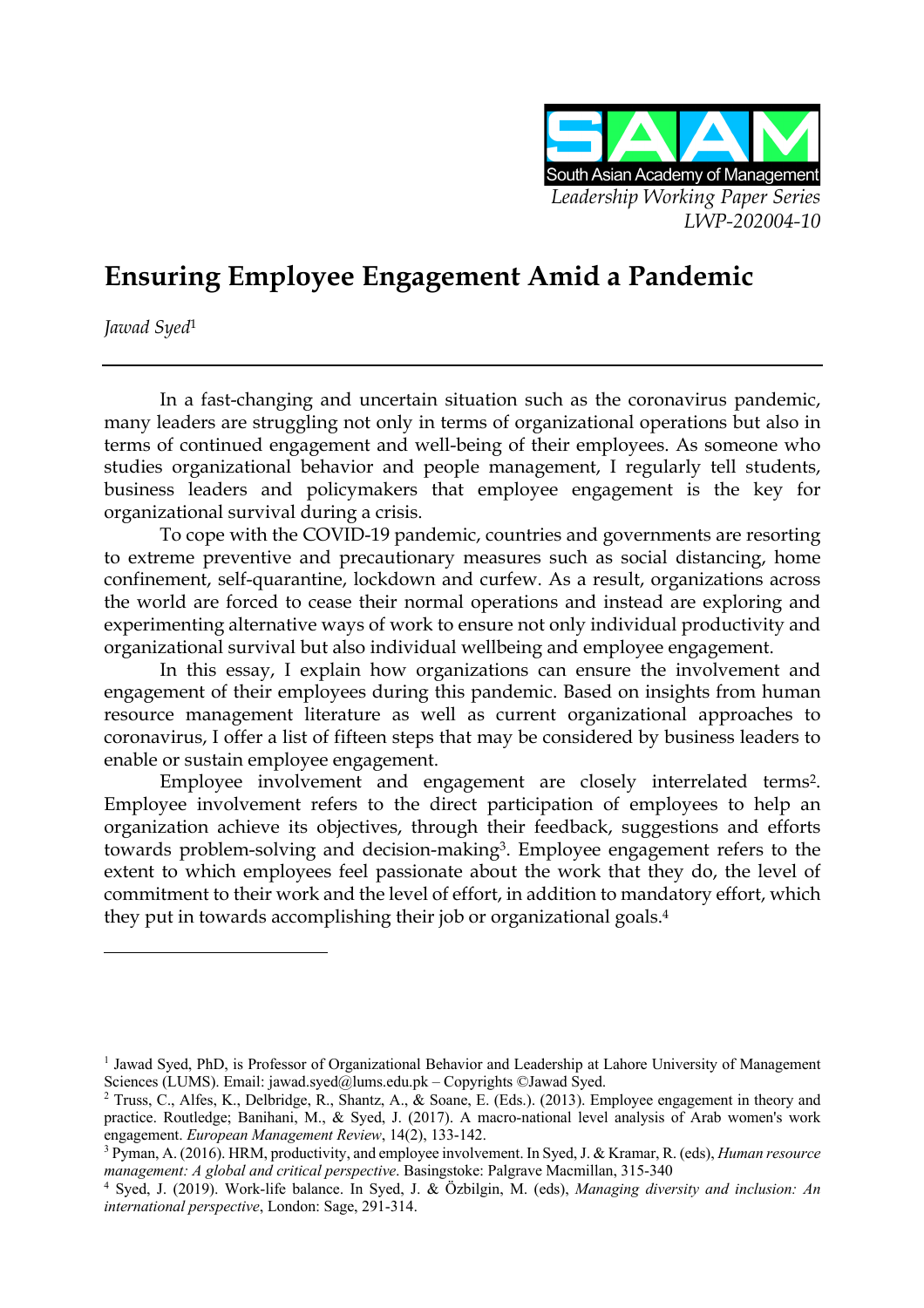Many employers have switched to remote working given that workplaces and government offices have been closed due to health and safety precautions. In many countries, people have been confined to their home, most of them resorting or expected to telework.

There are certain pros and cons associated with remote working, which should be kept into account. The obvious pros are as follows: saving in time, effort and resources on daily commute, individuals may have relatively more flexibility and control in terms of their work schedule, workstation and work style. Individuals also have a better opportunity to manage their family roles and work roles concurrently.

However, there are also certain cons. One major demerit is the blurring of boundaries between work and office, that is when individuals lose a sense of proportion in terms of how much time should be given to family and how much time should be separately allocated to work or office requirements. Moreover, there is a risk of distraction, when commitment in one domain is easily affected by the requirement in the other domain. Then, there is also a possibility of employee isolation and loneliness, resulting from a lack of teamwork and collaboration. So many of those formal and informal meetings and water-cooler conversations, which are a characteristic of daily lives at work, are not available while working from home. Further, there are logistical issues such as Wi-Fi or internet connectivity, technical glitches and machine failures. For certain confidential matters or departments, there may be an additional issue of cybersecurity. Even for non-confidential matters such as online teaching on Zoom, hacking could be an issue. For example, in April 2020, education ministry in Singapore suspended the use of Zoom by teachers after incidents of serious breaches into some online classroom sessions.

From an engagement perspective, the COVID-19 outbreak has had a significant impact on employees' personal and work lives. There are related issues of job insecurity and anxiety and the lack of basic commodities in the supermarket.

In these difficult circumstances, organizations cannot afford to leave their employees unattended. The feelings and experiences of frustration and anxiety can have a negative impact on employee engagement and productivity, which may in turn have an adverse effect on organizational performance and survival.

Based on insights from the literature on engagement and current organizational responses to coronavirus, here is a list of fifteen steps which may enable employee engagement during this pandemic.

## *1. Communication*

The most crucial enabler for employee engagement in the current situation is communication. Keeping employees informed is the first imperative. Technology may be used to develop a transparent flow of communication from employer to employee and vice versa. It is the responsibility of organizations to keep their staff updated, in terms of organizational response to the crisis, and employees should be involved by inviting their ideas and share their own experiences and insights.

In this era of social media, where there is an immense flow of information, there is also an immense flow of misinformation, rumor and gossip. Organizations should seek to create channels where information and guidelines from credible sources such as NHS in the UK, CDC in the US and World Health Organization at a global level, may be disseminated to employees in an easy and accessible manner, such as with the use of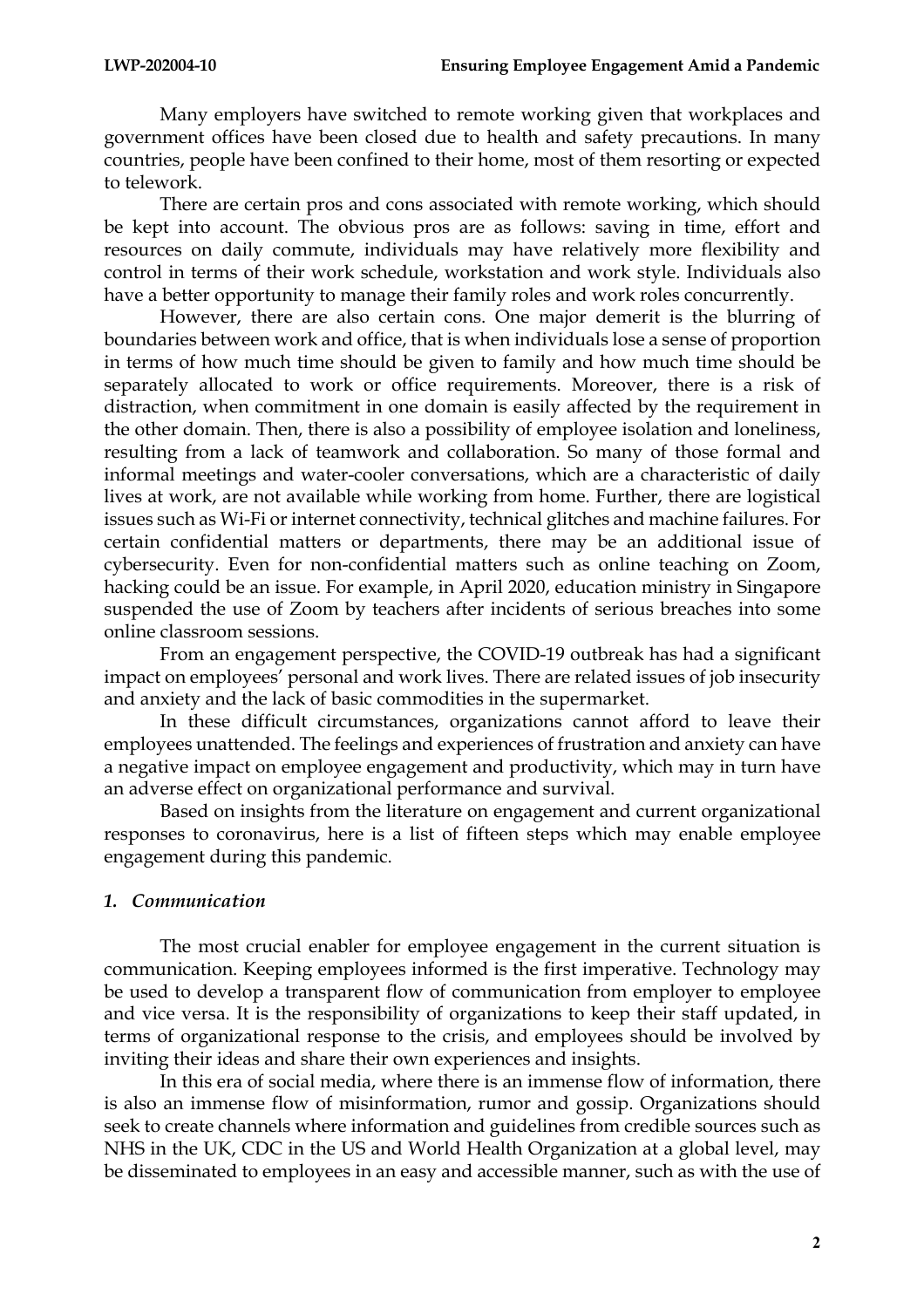infographics, checklists and brief videos, to educate them about prevention and management of risk.

Communication may also be directed at educating employees about relevant organizational policies, for example, health insurance, health care coverage, and employee assistance programs by the organization, government or local community. Organizational policies about working from home and travel may be revised and disseminated.

Organizations may create platforms for their employees to contribute ideas and share their concerns and suggestions. One example is Lahore University of Management Sciences (LUMS), which is doing live sessions known as 'LUMS Live', led by the Vice Chancellor and other administrators, for virtual interactions with students, faculty members and other stakeholders.

Communication may also be directed as informing and educating customers and other stakeholders. For example, Target sent out a note from the CEO to customers, providing details of enhanced cleaning procedures and additional staffing for order pickup and drive up services. In Noida, India, a private factory informed its staff that over 700 employees working at the factory's premises were kept under watch after a person was tested positive.

# *2. Technology*

A two-way channel of communication may not be possible in the absence of technology. Reliable technology including robust and useful software and physical infrastructure are crucial to enable a reliable flow of communications. An impoverished infrastructure, e.g. in terms of laptops, smartphones or obsolete apps, or in terms of Wi-Fi and internet connection, may inhibit employees from making a meaningful and timely contribution to work, or from engaging with their co-workers and other stakeholders.

In other words, organizations should seriously consider investment in upgrading their technology. For example, Twitter has provided home office setup expenses to the employees who are working remotely. Similarly, Lahore University of Management Sciences (LUMS) is paying for internet connection expenses for the students facing financial hardships. LUMS has also provided subscriptions for video-apps to its faculty members.

Several banks across the world have made IT and internal communication resources available to their employees, to help them adjust to working from home and have provided a variety of channels for employees to stay well-connected to their work teams.

Companies such as Nestle and Tetra Pack Limited have arranged various thirdparty apps, such as Zoom and Teams, to allow their employees to work from home. Furthermore, they have changed their attendance and reporting policies in accordance with the needs of the organization.

## *3. Trust*

Another key step for employee engagement in a remote working environment is the development of a culture of trust. This will depend on whether managers trust their employees in the absence of direct or immediate visibility of their work. Any managers, who previously were in a habit of continuously monitoring or micromanaging their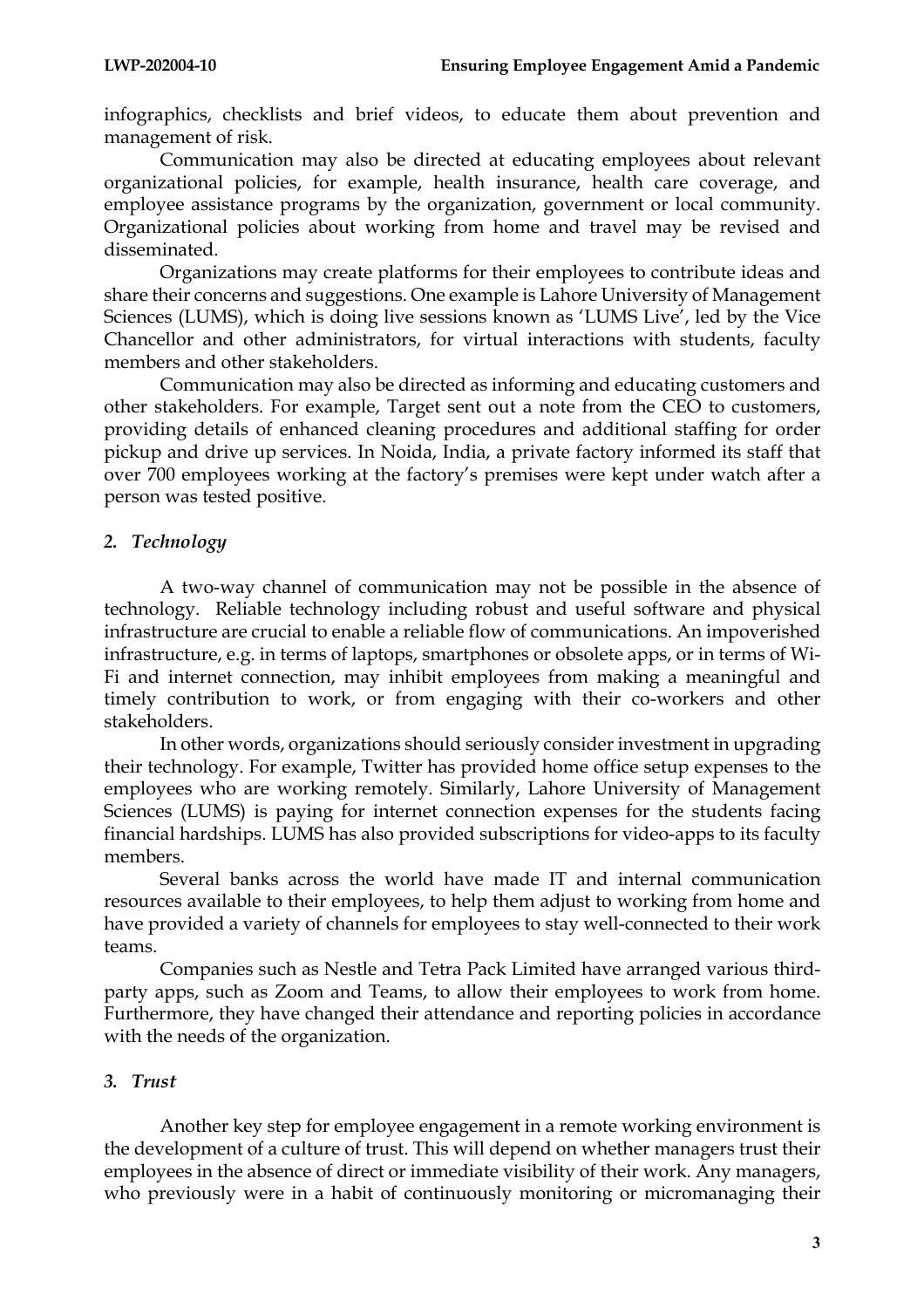employees, will need to be more trusting and respectful, when it comes to managing their team members in a remote manner.

In contrast, some organizations are holding daily online meetings and are trying to keep a tab on employee performance through apps like Asana and Slack. They have made custom procedures to monitor individual and teams, including digital time logging techniques for employees. In a remote working environment, such micromanagement measures may have limited efficacy.

#### *4. Accommodation*

Employers should be cognizant of the fact that in the current era, schools and daycare centers are closed. This means that employees with caring responsibilities and children are not only expected to perform their work from home, but also at the same time have to take care of their children in terms of their education and well-being, everyday life, and food and hygiene of their dependents. Employers need to be more understanding and accommodating of these dual responsibilities when specifying tasks and timelines for their employees. This will in turn enable organizations to remain competitive, by virtue of their engaged and productive employees. For that to happen, employers need to be cognizant and considerate of individual circumstances of their employees. For instance, organizations may consider paying for education (or educational games) or caring expenses of children for their employees working remotely.

In April 2020, Microsoft announced three-months paid parental leave for its workers as schools were shut and parents had to cope with children taking online classes at home. The tech giant gave two options to its workforce: Take a 12-week leave at one go or few days in a week. The "12-Week Paid Pandemic School and Childcare Closure Leave" initiative is meant to give employees "greater flexibility and time off as they face extended school closures".

Furthermore, organizations may take into account gender differences and individual circumstances of their staff. For example, female employees are generally more likely to be struggling in terms of a 'double shift', that is, managing household needs along with job requirements<sup>5</sup>. This diversity ought to be taken into account in task allocations and timelines.

## *5. Visual interactions*

Remote working during a pandemic may result in feelings of isolation and loneliness. Virtual meetings and interactive tools of collaboration can help organizations address these issues. Although it may not be made mandatory as individual circumstances or comfort levels may vary, yet where possible, employees should be encouraged to keep their webcam on when using video tools such as Zoom, Skype, Microsoft Teams, WhatsApp and Facebook for their regular meetings. Such visual

<sup>5</sup> Banihani, M., Lewis, P., & Syed, J. (2013). Is work engagement gendered? *Gender in Management: An International Journal*, 28(7), 400-423.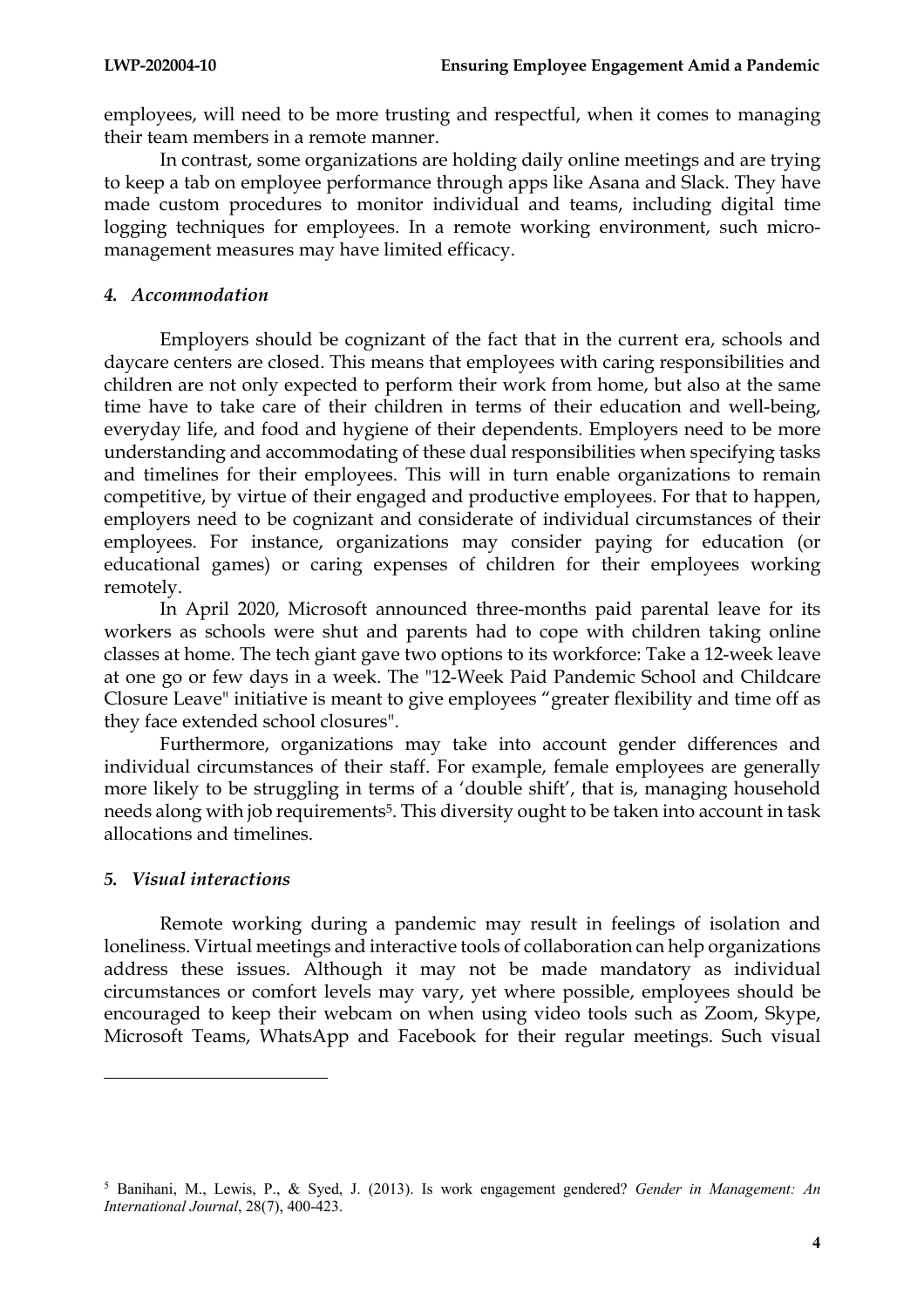interactions may bring life, color and interactivity to an otherwise dry and mechanical meeting. This may also address the issue of a lack of collaboration amongst employees.

## *6. Training*

Many employees, who are forced to telework during a pandemic, also face home confinement. This situation may be used, in a productive manner, as an opportunity for training. In some instances, remote working may not be an option. Even if remote working is an option, employers can encourage and support their employees financially and logistically to attend certain online training modules or workshops, in order to develop and enhance their skills, not only relevant to their current job, but also useful in their future assignment. Training opportunities may be provided to develop employees' understanding and mastery of digital technology in the current era. This may help employees develop themselves and be more self-assured about their career path in the future. Many universities and other providers are offering online courses on a variety of topics on a minimal charge or free of cost. This opportunity may be availed and incentivized by organizations.

## *7. Sense of community*

The suggestion about a sense of community is an extension of the point about visual interactions. This sense may be developed through an intelligent use of technology. For example, video chats within groups, dedicated blog sites or web spaces on intranet or private groups on Facebook could be created. Such forums could be used for various purposes, e.g., to celebrate employees birthdays, marriage anniversaries, work anniversaries, or to showcase any awards, which they have won as a result of either internal or external competition.

From a social side, team members can share highlights from their weekends, fun or creative activities which they did in their own homes. For example, something to do with healthy cooking, a picture of a finished game of Scrabble or another board game, fitness and well-being challenges, gardening or anything else which could encourage healthy lifestyle and a feeling of belongingness amongst team members. Such activities may also be highlighted on the organization's intranet, electronic newsletter or Facebook page.

# *8. Psychological support*

Employers may organize and provide online therapies and psychological counseling for their employees in the current era of anxiety and uncertainty. For example, Starbucks employees can use therapy sessions and meet with a counselor in person or via video chat. Similarly, communities of support may be established in which mature members of an organization can proactively act as mentors and a source of comfort.

# *9. Office time*

A major issue affecting employee engagement is the failure to honor the boundary between office and family. There is a need to emphasize organizational responsibility as well as individual responsibility to refrain from blurring the boundary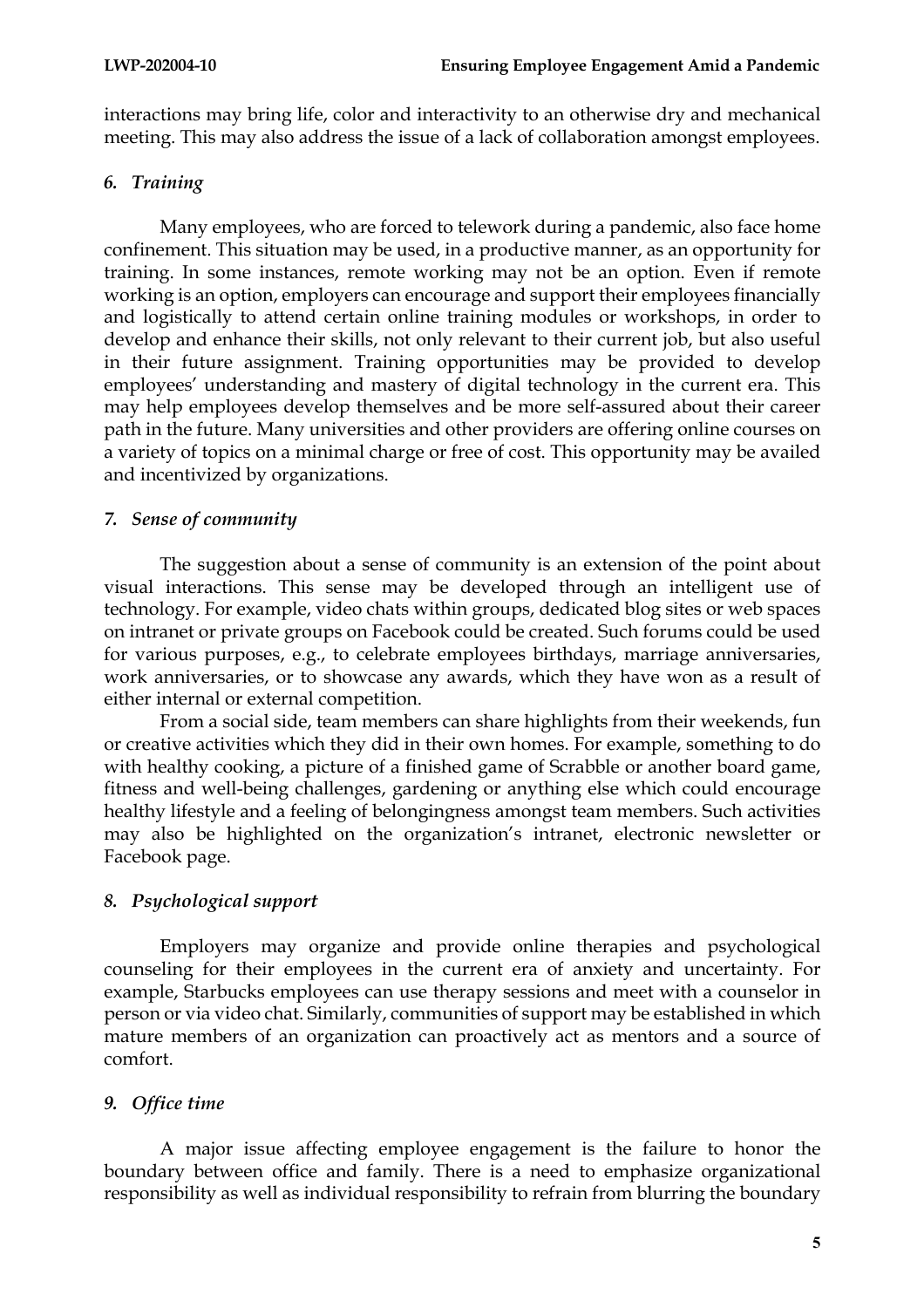between work family. This may be enacted by honoring actual office hours, usually between 9:00am and 5:00pm on a weekday. Respecting and keeping this boundary intact will ensure sanity and psychological satisfaction of employees.

It is common observation that many people who work from home usually keep their smartphones with them 24/7 and some of them consider it their responsibility or have an urge to check and respond to messages or emails within a matter of minutes. This may lead to burnout and must be avoided.

As a matter of policy, organizations must avoid the always-on working environment. For example, there should be no work-related communication outside the normal working hours, and while there may be exceptions, the boundary of office hours must not be violated.

#### *10. Alternative work patterns*

Depending on national and local regulations and situation, organizations may also explore alternative work patterns to keep their employees engaged, safe and productive. Here are a few examples.

Khyber Teaching Hospital has allowed its doctors to practice telemedicine OPD in order to ensure that patients are not deprived of healthcare while ensuring the safety of their medical and nursing staff.

Habib Metropolitan Bank in Pakistan is operating with only 30% of the branches opened in Sindh province. Employees are divided into two teams working on alternate days and those above 55 years of age are advised to stay at home, till the situation improves.

In several organizations, regular weekly meetings are being conducted across functional departments to ensure communication and engagement between employees who are also advised to maintain a work life balance. For on-site workers, strict safety measures have been specified. For example, ICI has implemented a 6 foot distance policy for its staff working on its plants.

Some organizations such as the Coca-Cola have restricted visitors to their facilities, split manufacturing plant shifts to minimize contact, reduced the number of people in a shift, and provided their employees, in production and distribution facilities, with sanitizers and alcohol wipes. Moreover, the company assists employees regarding any necessary isolation or sanitization protocols in case they are infected/potentially infected.

At Unilever, sales team can only have virtual connection with customers, and office based employees can have office meetings, only after country's general manager permission, else they are expected to work from home. Moreover, the company has offered up to three months' additional pay to employees (with safety protocols in place) who work to keep facilities secure, premises clean, or run cafeterias.

PepsiCo is providing enhanced benefits to all US based employees and additional compensation to the frontline employees, who are the people involved in making and moving the products in the current situation. In the production and distribution area of PepsiCo, strict hygiene policies are being followed: increase in frequency of cleaning, providing hand sanitizers and emphasizing hand washing.

LUMS has provided Zoom subscriptions to it faculty members to enable them to deliver their lectures from home. Moreover, the university has provided online lectures and other resources to train faculty members for online teaching.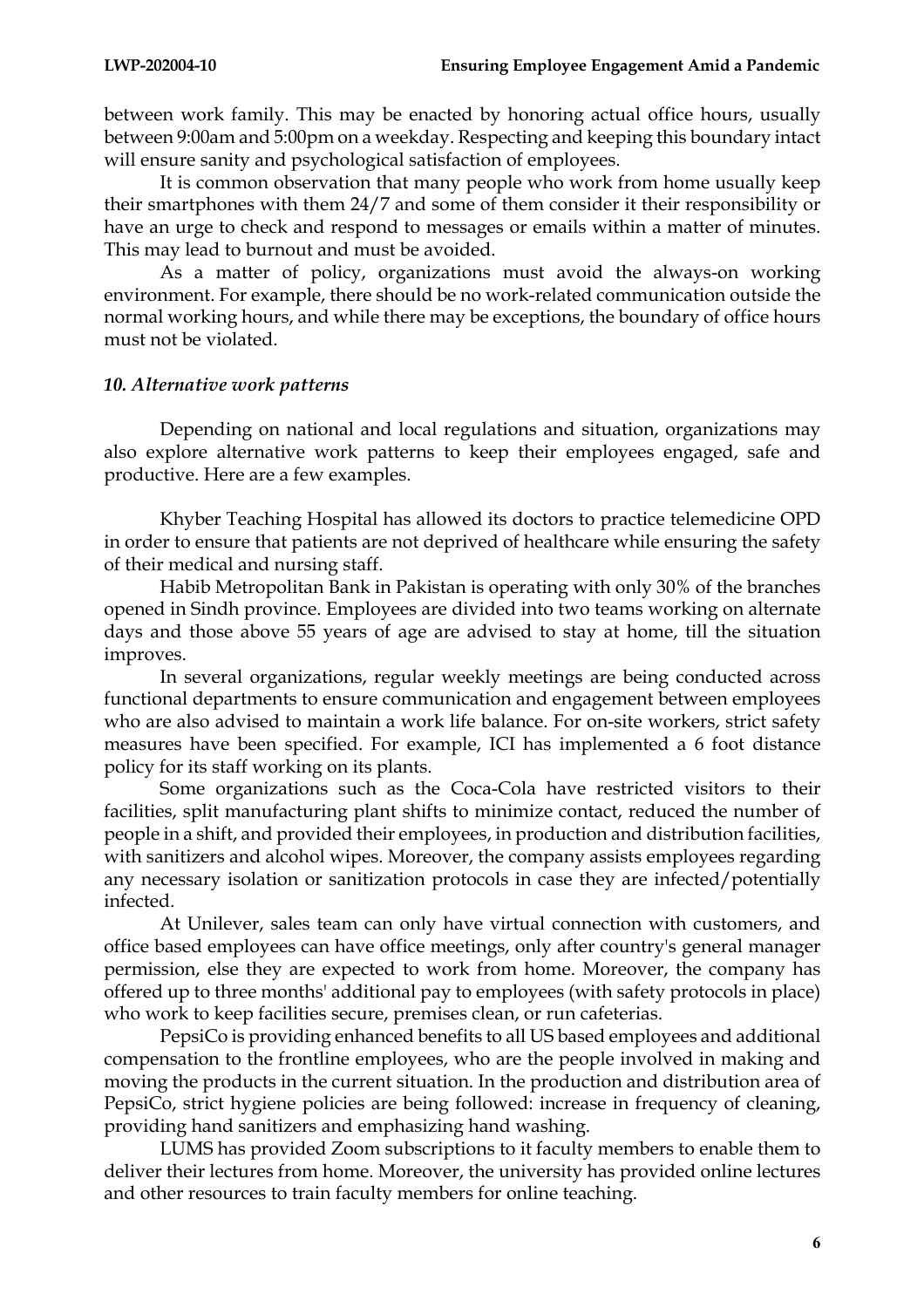At Fauji Fertilizer Company, most of the management is supervising from home online, but the plant site workers, who are close by and are not burdened by families, have been called into longer shifts and are quarantined at the plant site.

In Water and Power Development Authority (WAPDA), the staff strength in office is decreased to less than 50%, while majority of employees are required to work from home. The head of a particular department prepares the goals for a time frame and assigns work to teams or individuals.

Engro Foods has given its employees the option to work from home, using Microsoft Teams. Work deadlines have been made flexible, and the company has added new clauses in it health insurance policy as well.

Procter & Gamble (P&G) is taking actions such as temperature scans, shift rotations, queuing avoidance, physical distancing, and work from home if an employee is unwell. Moreover, the company ensures that recognition messages and other communications are sent out to all employees personally by managers, to keep their morale up.

Benson Pharma is communicating with its employees and distributors through mobile phones. Orders are taken on the phone, the distributor takes the medicine from the warehouse and provides it to the relevant pharmacy.

The First Women Bank Ltd (FWBL) has limited the number of on-site staff to 5 per day, alternating work routines between some senior members of the management. Most of the junior staff is working from home but are called on-site when needed.

For the organizations still recruiting such as those in superstores (Walmart), food delivery (Domino's) or online shopping (Amazon), recruitment drives are taking place through virtual screening and interviewing methods.

## *11. Generosity*

Some organizations are also engaged in social responsibility initiatives for the well-being of their employees and wider community. For example, while Apple's initial policy was to only guarantee its full-time employees paid leaves, it has now stated that contractors and daily-wagers such as cleaners and drivers who are not required to work from home, will also get paid.

Google has established a COVID-19 fund that allows all temporary staff and vendors, globally, to take paid sick leave if they have potential symptoms of the virus or can't come into work because they are quarantined.

McDonald's has promised to donate one million N95 masks across Illinois as the state battles a growing number of coronavirus case.

Unilever has donated 12 million rupees to provide PPE kits for medical and paramedical staff in hospitals in Pakistan.

## *12. Employee voice*

Earlier in this essay, the importance of two-way communication was discussed. Organizations should intentionally create structures and multiple channels to enable employee feedback and voice. For example, virtual town hall meetings of senior management with an entire department or workforce may be organized to welcome employee feedback and suggestions. These may be conducted on a monthly or fortnightly basis given the intensity of a crisis. At the same time, virtual continuous